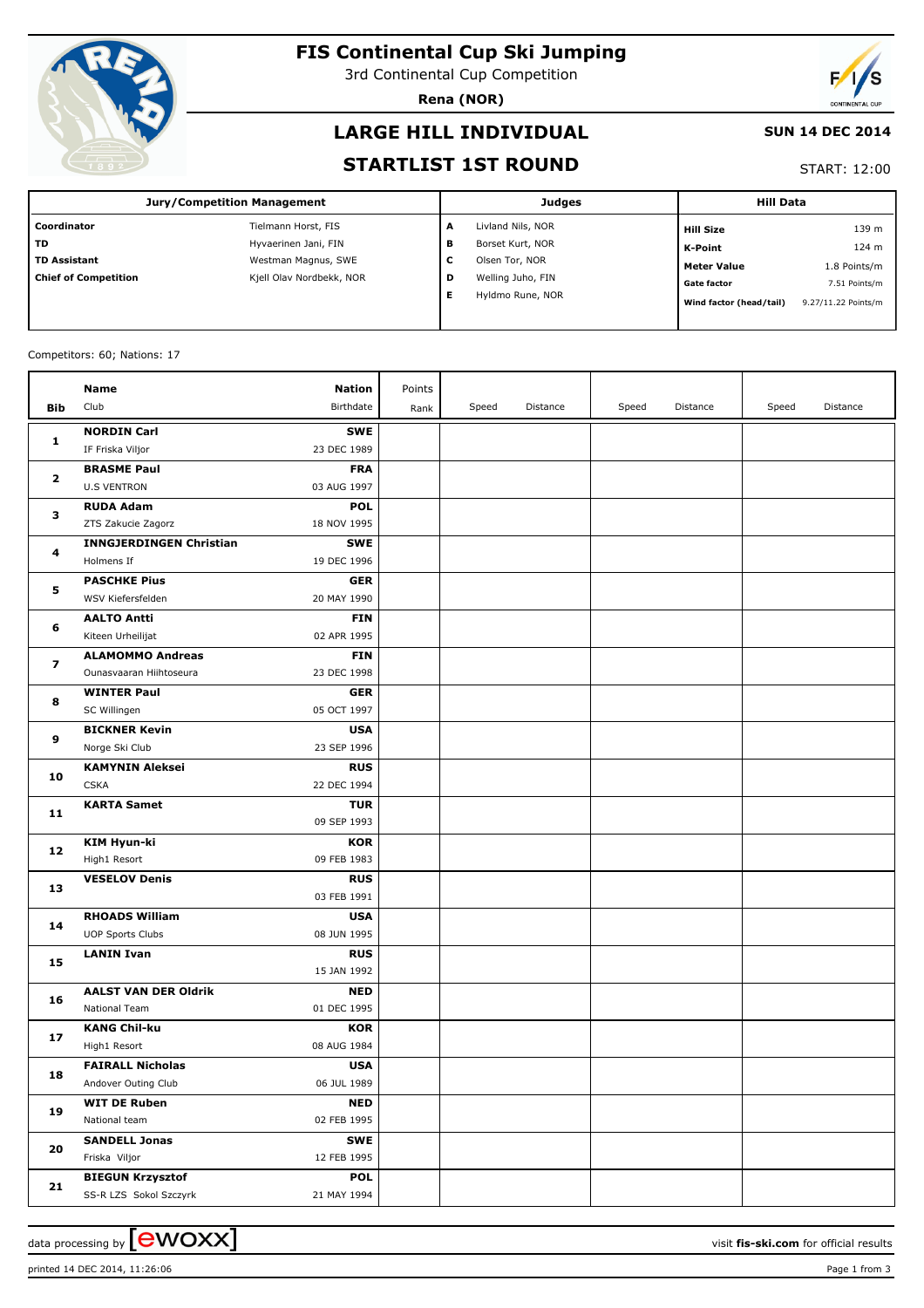

# **FIS Continental Cup Ski Jumping**

3rd Continental Cup Competition

**Rena (NOR)**



### **LARGE HILL INDIVIDUAL**

#### **SUN 14 DEC 2014**

### **STARTLIST 1ST ROUND**

START: 12:00

|     | Name<br><b>Nation</b>                                             | Points         |                   |                   |                   |
|-----|-------------------------------------------------------------------|----------------|-------------------|-------------------|-------------------|
| Bib | Club<br>Birthdate                                                 | Rank           | Speed<br>Distance | Speed<br>Distance | Speed<br>Distance |
|     | <b>BUZESCU PURICE Constantin Ro</b><br><b>ROU</b>                 |                |                   |                   |                   |
| 22  | Css brasovia<br>19 JUN 1997                                       |                |                   |                   |                   |
| 23  | <b>ANTONISSEN Lars</b><br><b>NED</b>                              |                |                   |                   |                   |
|     | National Team<br>31 JUL 1995                                      |                |                   |                   |                   |
| 24  | <b>TOROK Eduard</b><br><b>ROU</b>                                 |                |                   |                   |                   |
|     | CSS Dinamo Rasnov<br>02 MAY 1997                                  |                |                   |                   |                   |
| 25  | <b>MAYLAENDER Dominik</b><br><b>GER</b>                           |                |                   |                   |                   |
|     | SC Degenfeld<br>20 MAR 1995                                       |                |                   |                   |                   |
| 26  | <b>STURSA Vojtech</b><br><b>CZE</b>                               |                |                   |                   |                   |
|     | Dukla Liberec<br>03 AUG 1995                                      |                |                   |                   |                   |
| 27  | <b>PITEA Sorin Iulian</b><br><b>ROU</b>                           |                |                   |                   |                   |
|     | CSS Dinamo Rasnov<br>09 JUL 1997                                  |                |                   |                   |                   |
| 28  | <b>MIETUS Krzysztof</b><br><b>POL</b>                             | 1              |                   |                   |                   |
|     | AZS Zakopane<br>08 MAR 1991                                       | 38.            |                   |                   |                   |
| 29  | <b>HVALA Jaka</b><br><b>SLO</b>                                   | $\overline{2}$ |                   |                   |                   |
|     | Ssk Ponikve<br>15 JUL 1993                                        | 36.            |                   |                   |                   |
| 30  | <b>EGLOFF Luca</b><br>SUI                                         | $\overline{2}$ |                   |                   |                   |
|     | Grabserberg<br>06 JUN 1995                                        | 36.            |                   |                   |                   |
| 31  | <b>KLUSEK Bartlomiej</b><br><b>POL</b>                            | 5              |                   |                   |                   |
|     | LKS Klmczok Bystra<br>15 JAN 1993                                 | 33.            |                   |                   |                   |
| 32  | <b>KYTOESAHO Niko</b><br><b>FIN</b>                               | 9              |                   |                   |                   |
| 33  | Lahden Hiihtoseura<br>18 DEC 1999                                 | 30.            |                   |                   |                   |
|     | <b>SINKOVEC Jure</b><br><b>SLO</b><br>SSK SAM Ihan<br>03 JUL 1985 | 10<br>29.      |                   |                   |                   |
|     | <b>POGRAJC Andraz</b><br><b>SLO</b>                               | 11             |                   |                   |                   |
| 34  | SSK Costella Ilirija<br>26 SEP 1991                               | 27.            |                   |                   |                   |
|     | <b>CIKL Martin</b><br><b>CZE</b>                                  | 11             |                   |                   |                   |
| 35  | Dukla Liberec<br>17 AUG 1987                                      | 27.            |                   |                   |                   |
|     | <b>HUBER Daniel</b><br><b>AUT</b>                                 | 13             |                   |                   |                   |
| 36  | SC Seekirchen-Salzburg<br>02 JAN 1993                             | 26.            |                   |                   |                   |
|     | <b>JOHANSSON Robert</b><br><b>NOR</b>                             | 15             |                   |                   |                   |
| 37  | Soere Aal IL<br>23 MAR 1990                                       | 25.            |                   |                   |                   |
|     | <b>SCHIFFNER Markus</b><br><b>AUT</b>                             | 17             |                   |                   |                   |
| 38  | 05 JUN 1992<br>UVB Hinzenbach-Oberoesterreich                     | 24.            |                   |                   |                   |
|     | ZOGRAFSKI Vladimir<br><b>BUL</b>                                  | 18             |                   |                   |                   |
| 39  | <b>NSA</b><br>14 JUL 1993                                         | 23.            |                   |                   |                   |
| 40  | <b>ZUPANCIC Miran</b><br><b>SLO</b>                               | 21             |                   |                   |                   |
|     | 11 NOV 1989<br>SK Zagorje                                         | 22.            |                   |                   |                   |
| 41  | <b>QUECK Danny</b><br><b>GER</b>                                  | 22             |                   |                   |                   |
|     | WSV 08 Lauscha<br>17 SEP 1989                                     | 21.            |                   |                   |                   |
|     | <b>MAYER Nicolas</b><br><b>FRA</b>                                | 24             |                   |                   |                   |
| 42  | Courchevel<br>06 OCT 1990                                         | 20.            |                   |                   |                   |
| 43  | <b>DESCHWANDEN Gregor</b>                                         | 25<br>SUI      |                   |                   |                   |
|     | 27 FEB 1991<br>Horw                                               | 18.            |                   |                   |                   |
| 44  | <b>JACOBSEN Anders</b><br><b>NOR</b>                              | 25             |                   |                   |                   |
|     | Ringkollen Skiklubb<br>17 FEB 1985                                | 18.            |                   |                   |                   |
| 45  | <b>JUSTIN Rok</b><br><b>SLO</b>                                   | 26             |                   |                   |                   |
|     | SSD Stol Zirovnica<br>06 APR 1993                                 | 17.            |                   |                   |                   |
| 46  | <b>TOLLINGER Elias</b><br><b>AUT</b>                              | 27             |                   |                   |                   |
|     | SV Innsbruck-Bergisel-Tirol<br>25 MAR 1995                        | 16.            |                   |                   |                   |
| 47  | <b>GRANERUD Halvor Egner</b><br><b>NOR</b>                        | 28             |                   |                   |                   |
|     | 29 MAY 1996<br>Asker Skiklubb                                     | 15.            |                   |                   |                   |